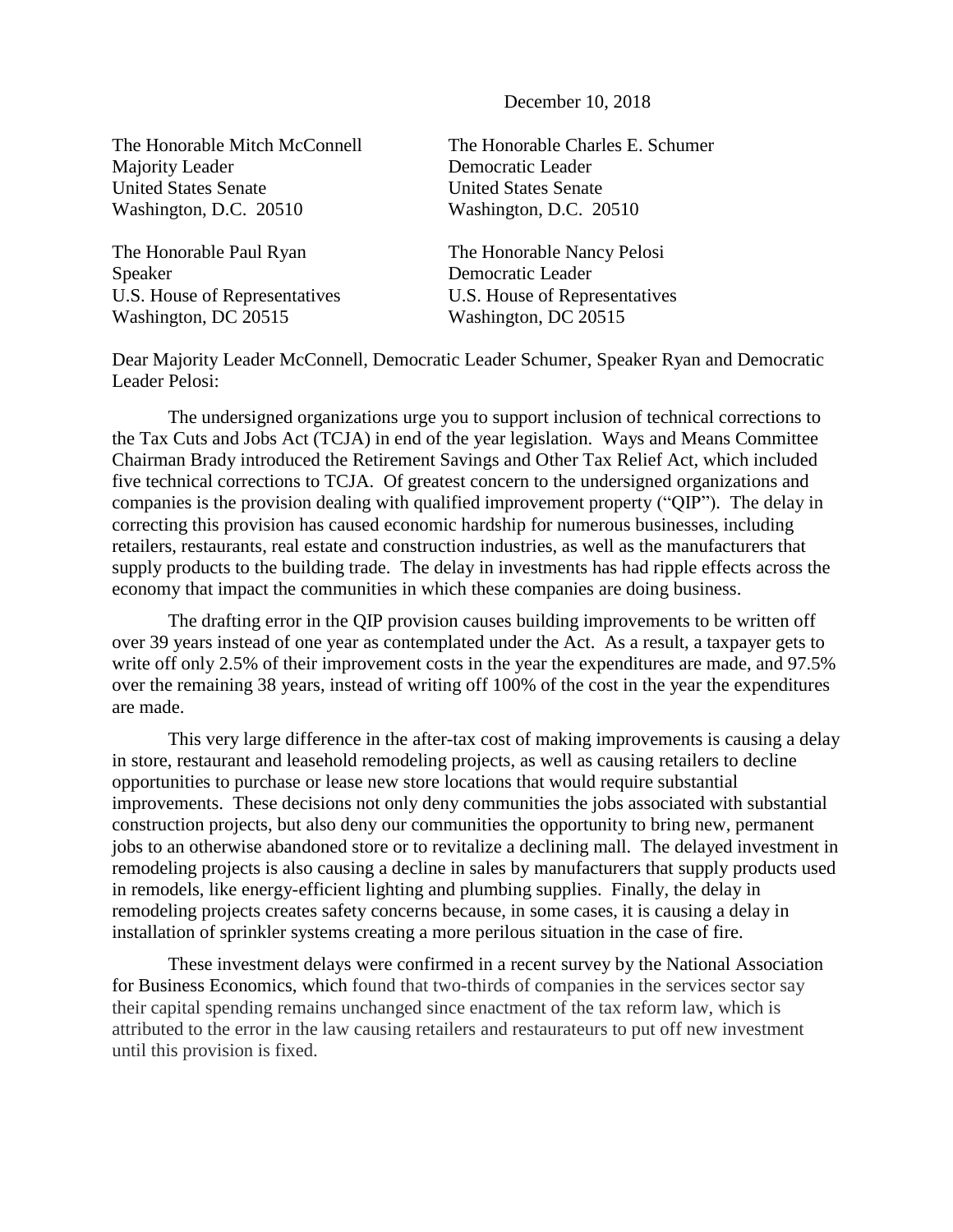We urge you to support correcting this error in the law as part of end of the year legislation, in order to increase investments in communities, grow jobs and sustain businesses that are suffering losses.

Sincerely,

| Aaron's                                                   | <b>Collins Family Markets Inc</b>            |
|-----------------------------------------------------------|----------------------------------------------|
| <b>Acuity Brands</b>                                      | Columbiana Foods Inc.                        |
| Advance Auto Parts, Inc.                                  | <b>Congressional Fire Services Institute</b> |
| <b>Ahold Delhaize USA</b>                                 | <b>Connecticut Food Association</b>          |
| AIA - The American Institute of Architects                | <b>Cookies Food Products</b>                 |
| Alabama Grocers Association                               | Corning Mini Mart                            |
| Algoma Piggly Wiggly                                      | Cox's Foodarama Inc.                         |
| <b>Alliance Data</b>                                      | <b>Cranfords Fresh</b>                       |
| American Eagle Outfitters, Inc.                           | Crate and Barrel Holdings Inc.               |
| Arizona Food Marketing Alliance                           | <b>CRE Finance Council</b>                   |
| <b>Arizona Retailers Association</b>                      | <b>CVS</b> Health                            |
| Arkansas Grocers and Retail Association                   | Daniels Foods, Inc.                          |
| Arnav Enterprises, LLC                                    | Dan's Food Center                            |
| Ascena Retail Group, Inc.                                 | Darden Restaurants, Inc.                     |
| <b>Associated General Contractors of America</b>          | Dave's Supermarket, Inc.                     |
| Association of Kentucky Fried Chicken Franchisees Denny's |                                              |
| Auto Zone, Inc.                                           | Dick's Sporting Goods                        |
| B & R Stores, Inc.                                        | Dierbergs Markets, Inc.                      |
| B. Green & Co., Inc.                                      | Dillard's, Inc.                              |
| <b>Bailey's General Store</b>                             | Doc's Foods Stores                           |
| Baker's Management, Inc.                                  | Don's Food Center                            |
| Beall's, Inc.                                             | Dorothy Lane Market, Inc.                    |
| Best Buy Co., Inc.                                        | DSW, Inc.                                    |
| <b>Big Lots</b>                                           | Dunkin' Brands Inc.                          |
| Big Y Foods, Inc.                                         | Eaton                                        |
| <b>BKT</b> Enterprises Inc                                | Eickhoff's ShopRite Supermarkets             |
| <b>Blackford Foods</b>                                    | El Rio Grande Latin Market                   |
| Bloomin' Brands, Inc.                                     | Express Inc.                                 |
| <b>Brinker International</b>                              | Fareway Stores Inc.                          |
| <b>Buehlers Fresh Foods</b>                               | <b>Fiesta Foods</b>                          |
| <b>Building Owners and Managers Association</b>           | Firehouse of America, LLC                    |
| Casler, Inc.                                              | <b>Fitzgerald's Foods</b>                    |
| Church's Chicken                                          | Food Giant                                   |
| <b>Coalition of Franchise Associations</b>                | Food Marketing Institute                     |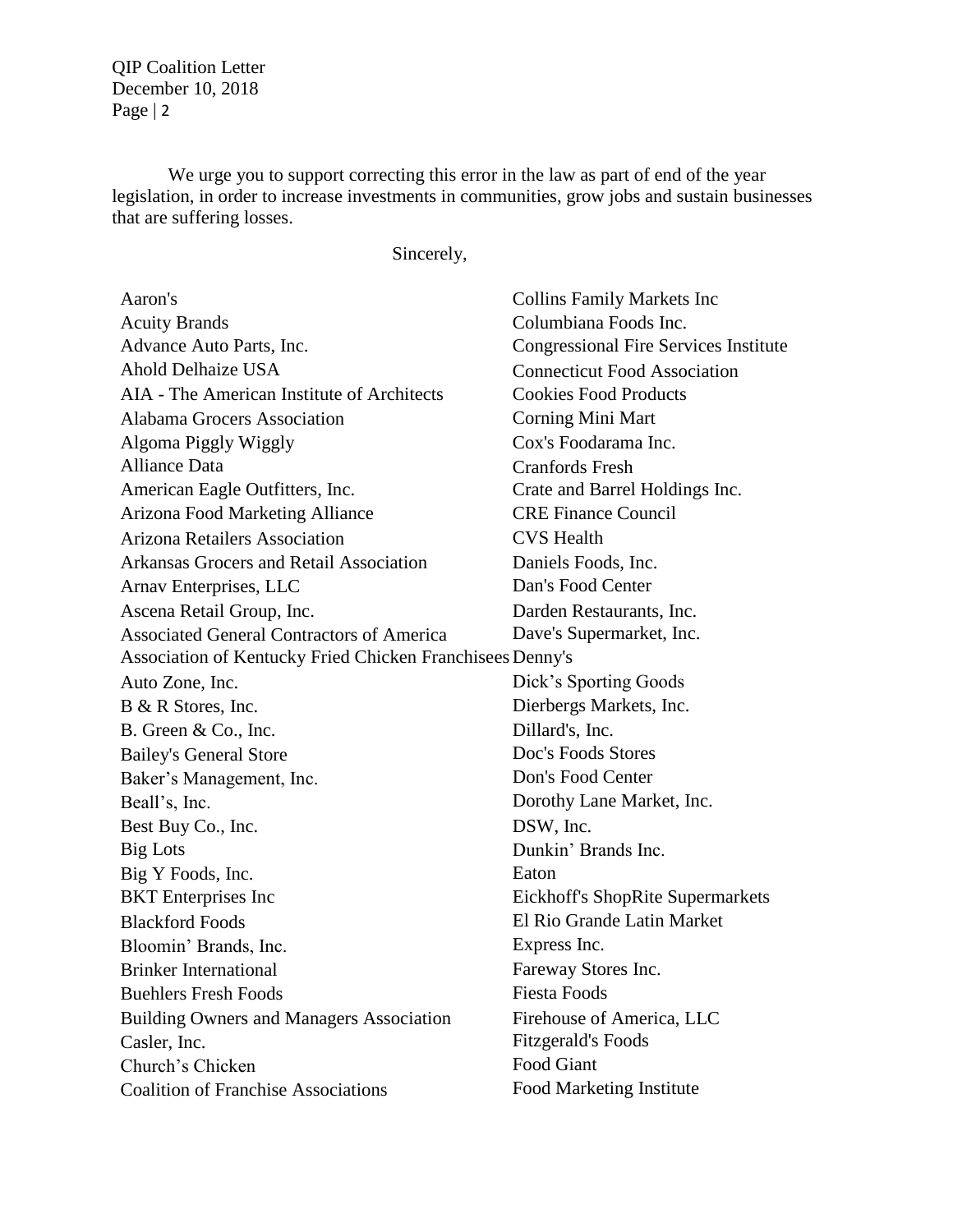Food Parade Inc. Franchise Business Services G.E. Foodland, Inc. Garafalo Markets Geissler's Super Market Georgia Food Industry Association GF Buche Co. Glass Gardens Godin's Piggly Wiggly Gongco Foods Gooseberries Fresh Food Market Grolmus Enterprises Gymboree Group Hansen's IGA Harps Food Stores, Inc. Healthy's, Inc. Henderson's IGA, Inc. Hi Nabor Supermarket, LLC Highland Park Market Hobby Lobby Stores, Inc Hoyt Lakes IGA Hy-Vee Idyllwild Village Market IKEA North America Services, LLC Illinois Food Retailers Association Indiana Grocery Group, LLC International Association of Fire Chiefs International Council of Shopping Centers International Franchise Association Iowa Grocery Industry Association Island Market, Inc. J. C. Penney Company Inc. Jack in the Box Inc. Janssen's Market LLC Jerry's Enterprises, Inc. Jo-Ann Stores, LLC John Brooks Supermarkets JW's Foods, Inc Kaune's Neighborhood Market Keith's Foods Inc. Kellogg Co.

Kentucky Grocers & Convenince Store Assc. Kentucky Retail Federation Knowlan's Super Markets, Inc. Kocian's Family Market Kramer Foods L Brands, Inc. LaBonne's Markets Lamb's Fresh Market Levi Strauss & Co. Lisbon Foods, Inc. Lomira Piggly Wiggly Louisiana Retailers Association Lowe's Market Lund Food Holdings, Inc. Mackenthun's Fine Foods Macy's, Inc. Maryland Retailers Association Massachusetts Food Association Maurer's Market McDonald's Corporation McKinnon's Supermarkets Meijer, Inc. MGM Resorts International Michigan Retailers Association Midwest Independent Retailers Association Miner's Inc. Minnesota Grocers Association Minnesota Retail Association Mississippi Retail & Grocers Association Misslers IGA Missouri Grocers Association Missouri Retailers Association Missouri Tire Industry Association Monnats Country Store Montana Restaurant Association Montana Retail Association Mt. Plymouth IGA Fresh Market NACS (National Association of Convenience Stores) NAIOP, the Commercial Real Estate Development Association National Association of Theatre Owners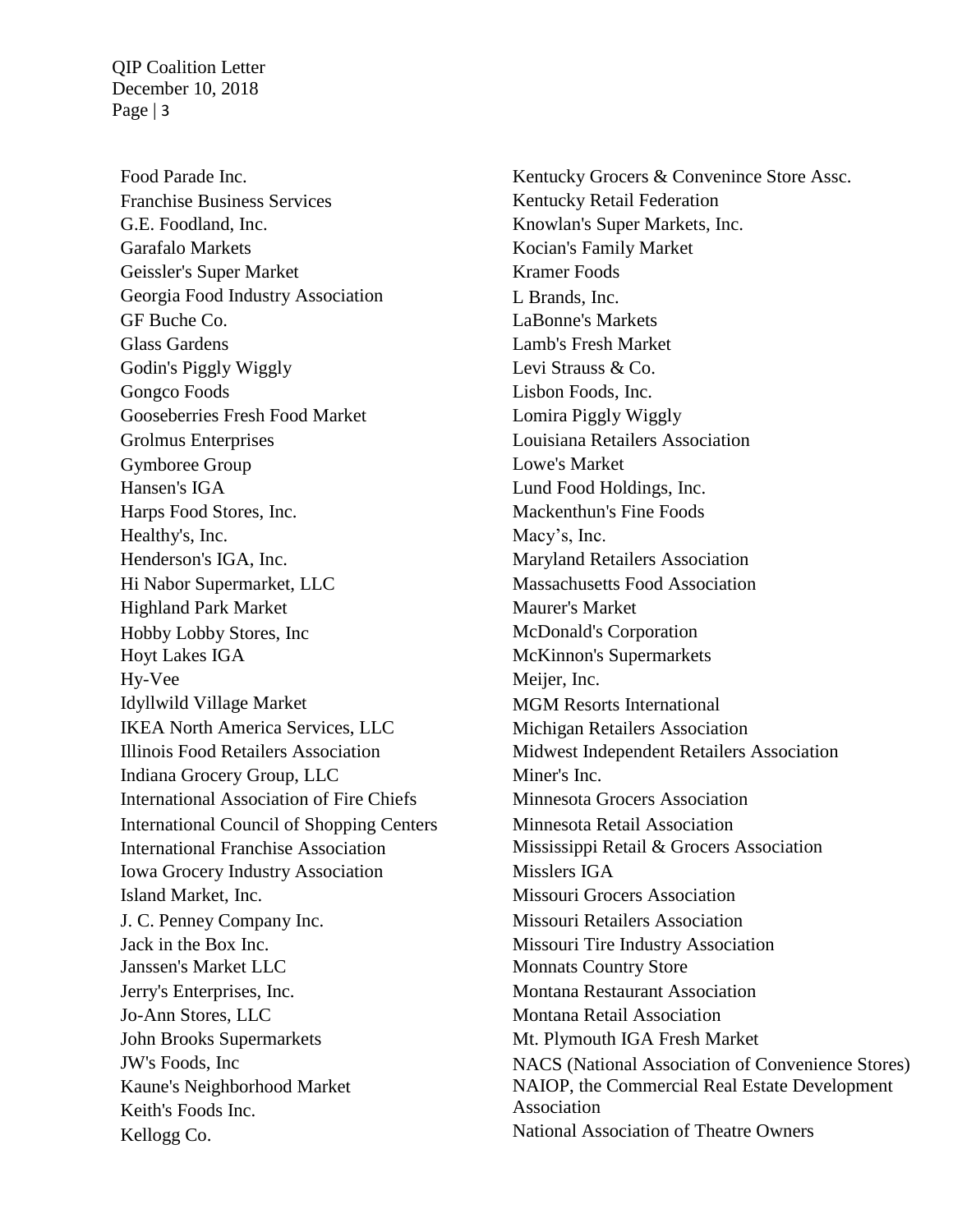National Electrical Manufacturers Association National Fire Sprinkler Association National Franchisee Association National Grocers Association National Restaurant Association National Retail Federation Nebraska Grocery Industry Association, Inc. Nebraska Retail Federation Neiman Marcus Group, Inc. Nemenz Food Stores New Hampshire Grocers Association New Jersey Food Council NG Management Inc Niemann Foods, Inc. Nilssen's Nordstrom, Inc. North Carolina Retail Merchants Association North Dakota Petroleum Marketers Association North Dakota Propane Gas Association North Dakota Retail Association North Main IGA North State Grocery, Inc. Northwest Grocery Association Nugget Market, LLC Nutricion Fundametal, Inc. Ochab Corporation Ohio Council of Retail Merchants Ohio Grocers Association Oklahoma Grocers Association Ozark Empire Grocers Association Pennsylvania Food Merchants Association PETCO Animal Supplies, Inc. Petroleum Marketers Association of America PetSmart, Inc. Philbee Foods Pruett's Food Puckett's Food Stores, Inc. Qurate Retail, Inc. R & S Supermarket, LLC Randys Neighborhood Markets Red Lobster Hospitality LLC

Red Rock Resorts Rehkopf Enterprises, Inc. Reid Companies, Inc. REM Markets Retail Association of Maine Retail Association of Massachusetts Retail Association of Nevada Retail Industry Leaders Association RI Food Dealers Association Ried's Markets, Inc. Rite Aid Rivers Marketplace, Inc. Roselynn, Inc. Ross Stores, Inc. Roth's Fresh Markets Roy's Hometown Grocery Rush Foods, Inc. S & R Quisberg Inc. Sendik's Food Markets Shoppers Value Foods ShopRite of Hunterdon County ShopRite of New London Shugar's Signify Snyder Foods, LLC South Dakota Retailers Association Stage Stores, Inc. Stepherson, Inc. Steve DeYoung's Big Top Market Stormans, Inc. Super One Foods Superb Super Markets, Inc Supermarket Operations, Inc. Tarbell & Company Target Corporation Teal's Market Texas Retailers Association Texas Roadhouse The Fresh Grocer The Home Depot The Kroger Co.